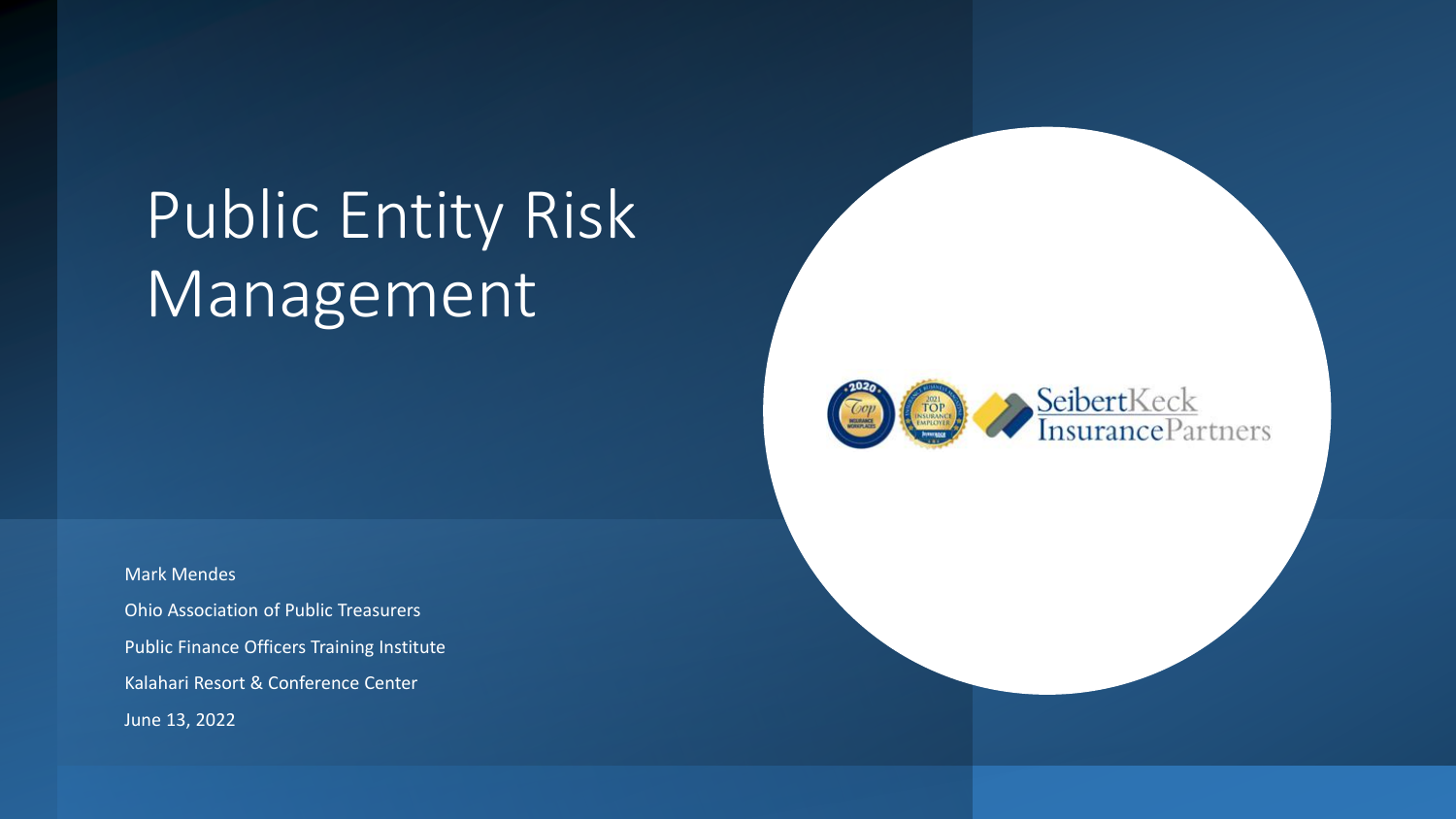## *Current Trends* Auto Liability and Physical Damage

In today's environment, there are MORE:

- Drivers on the road
- Distractions (texting, etc.)
- Impaired drivers
- Theft & Fraud
- Uninsured Drivers
- Expensive cars & parts
- Expensive medical care
- Extreme weather events
- Each of these factors is increasing the cost of settling claims

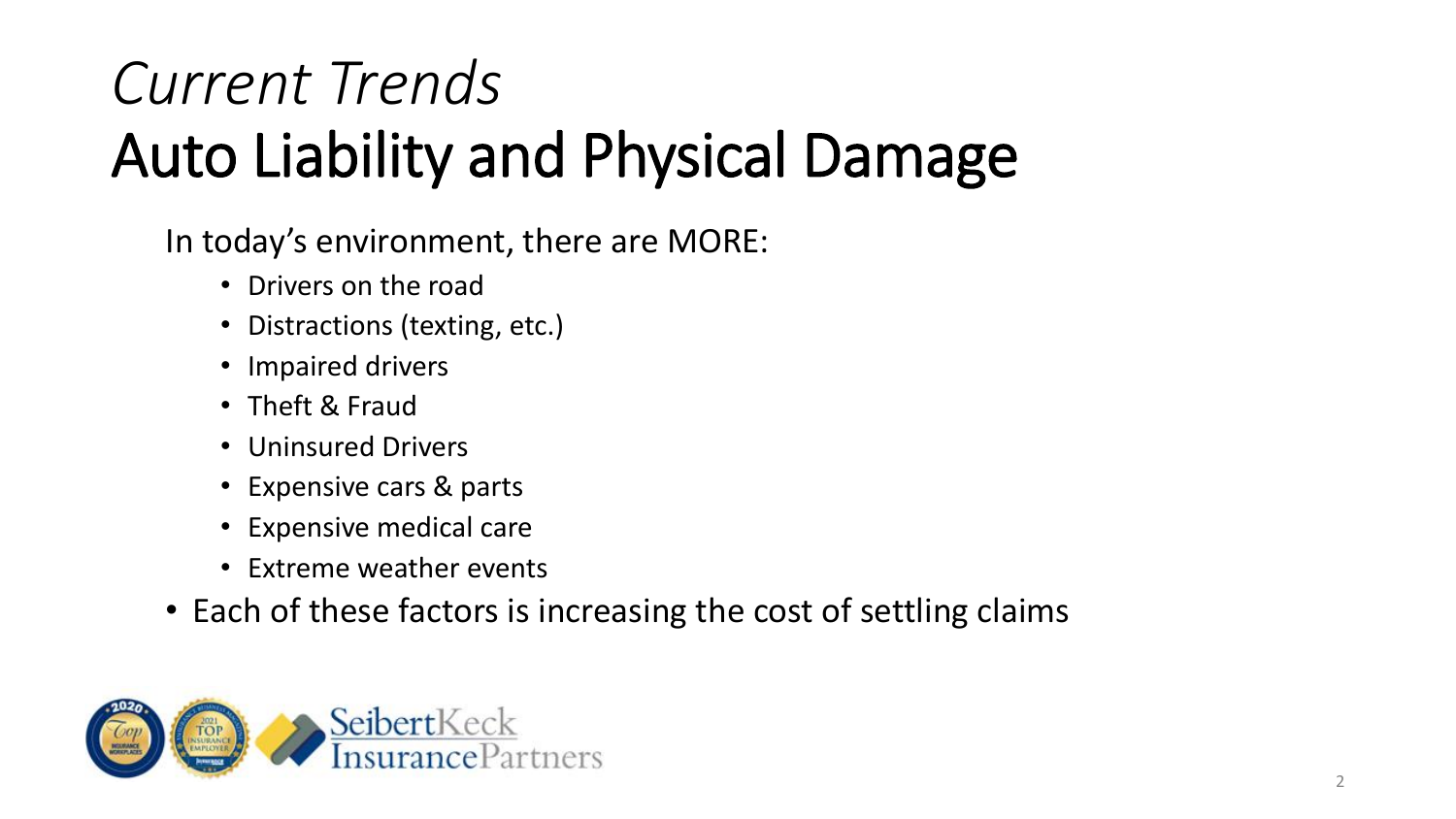### *Current Trends* Inflation is making these auto trends even more expensive

- Used Cars & Truck Prices
	- Increased 38% from June 2020 to December 2021
- Other Auto Related Costs
	- New car prices: up 11.8%
	- Parts & equipment: up 11.3%
	- Medical services: up 3.3%
	- Repair labor: up 4.8%

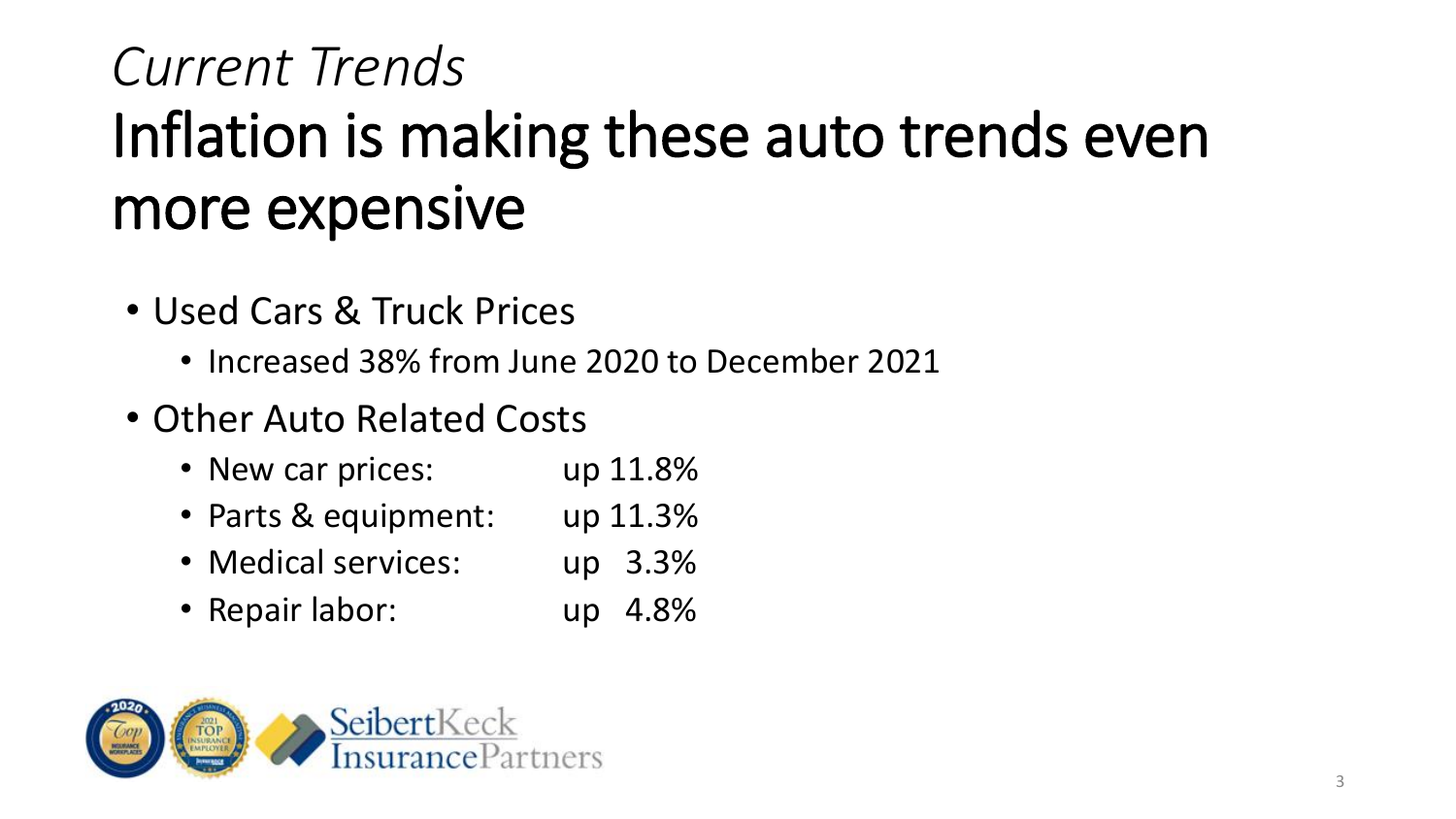### *Current Trends* Weather & Climate Disasters – by Decade

| <b>Time Period</b> | <b>Billion \$ Disasters</b> | Events/Year | <b>Cost</b>   | <b>Percent of Total</b> | <b>Cost/Year</b> |
|--------------------|-----------------------------|-------------|---------------|-------------------------|------------------|
| 1980s              | 29                          | 2.9         | \$190B        | 8.8%                    | \$19B            |
| 1990s              | 53                          | 5.3         | \$293B        | 13.6%                   | \$29B            |
| 2000s              | 63                          | 6.3         | \$557B        | 25.8%                   | \$56B            |
| 2010s              | 123                         | 12.3        | <b>\$873B</b> | 40.4%                   | <b>\$87B</b>     |
| Last 3 Years       | 56                          | 18.7        | <b>\$296B</b> | 13.7%                   | <b>\$99B</b>     |
| 2021               | 20                          | 20.0        | \$145B        | 6.7%                    | \$145B           |
| <b>All Years</b>   | 310                         | 7.4         | \$2,160       | 100%                    | \$51B            |

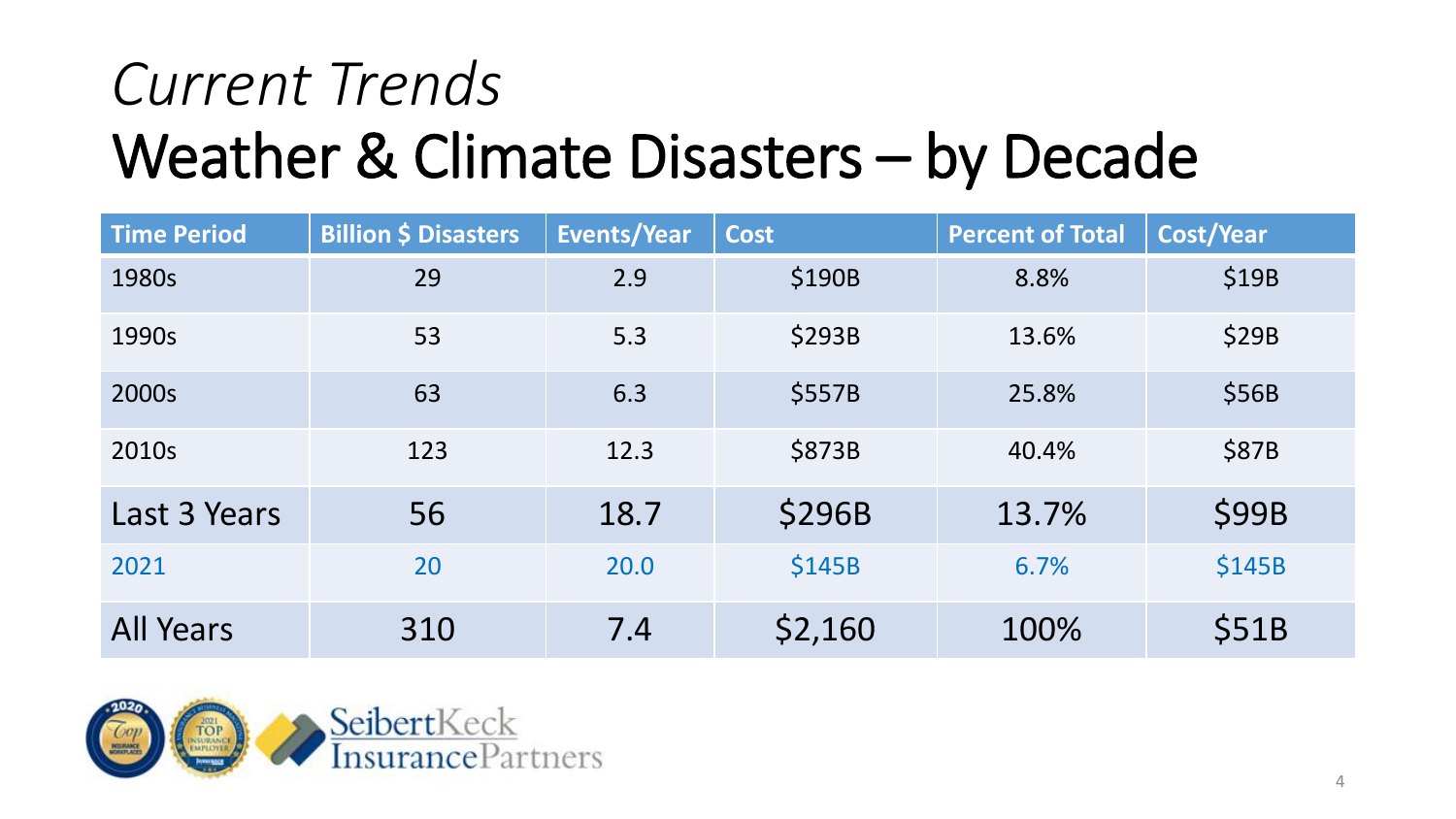### *Future Trends* Replacement Cost Forecasts: 2022-2025

#### **Pandemic Related Factors Increasing Replacement Costs**

- Supply Chain Issues
- Labor Costs
- Demand Increased

### **All Lines Price Increase**

- 11.75% average increase in 2021 (Commercial Multi Peril +21.62%)
- 9.11% cost increase projected for next three years (2022, 2023, 2024)

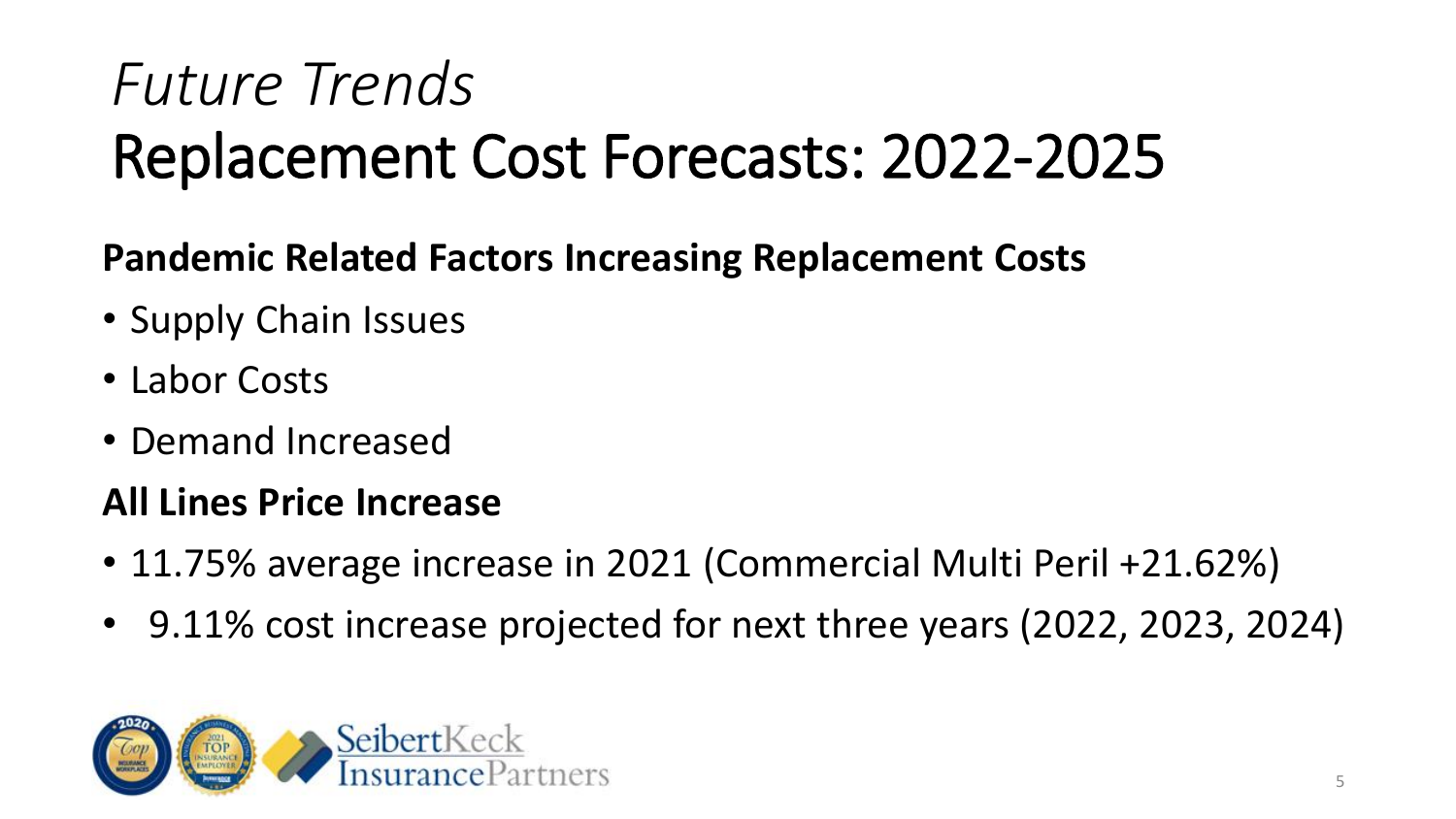# *Social Inflation Trends* Runaway Litigation Costs

- Nuclear verdicts
	- Average jury award reached \$1,847,000 in 2017 (new record)
	- Median award 2018 = \$100,000 (new record)
	- # of \$10M+ Verdicts last five years (26, 30, 40, 46,46) double previous fifteen
	- Million \$ Verdicts up 235%: 2005-11: 79 2012-19: 265
- Contributing Factors
	- Third party Litigation Financing (TPLF)
	- Advertising/Social Media Impact
	- Hardening Juror Attitudes
	- Reptile Theory

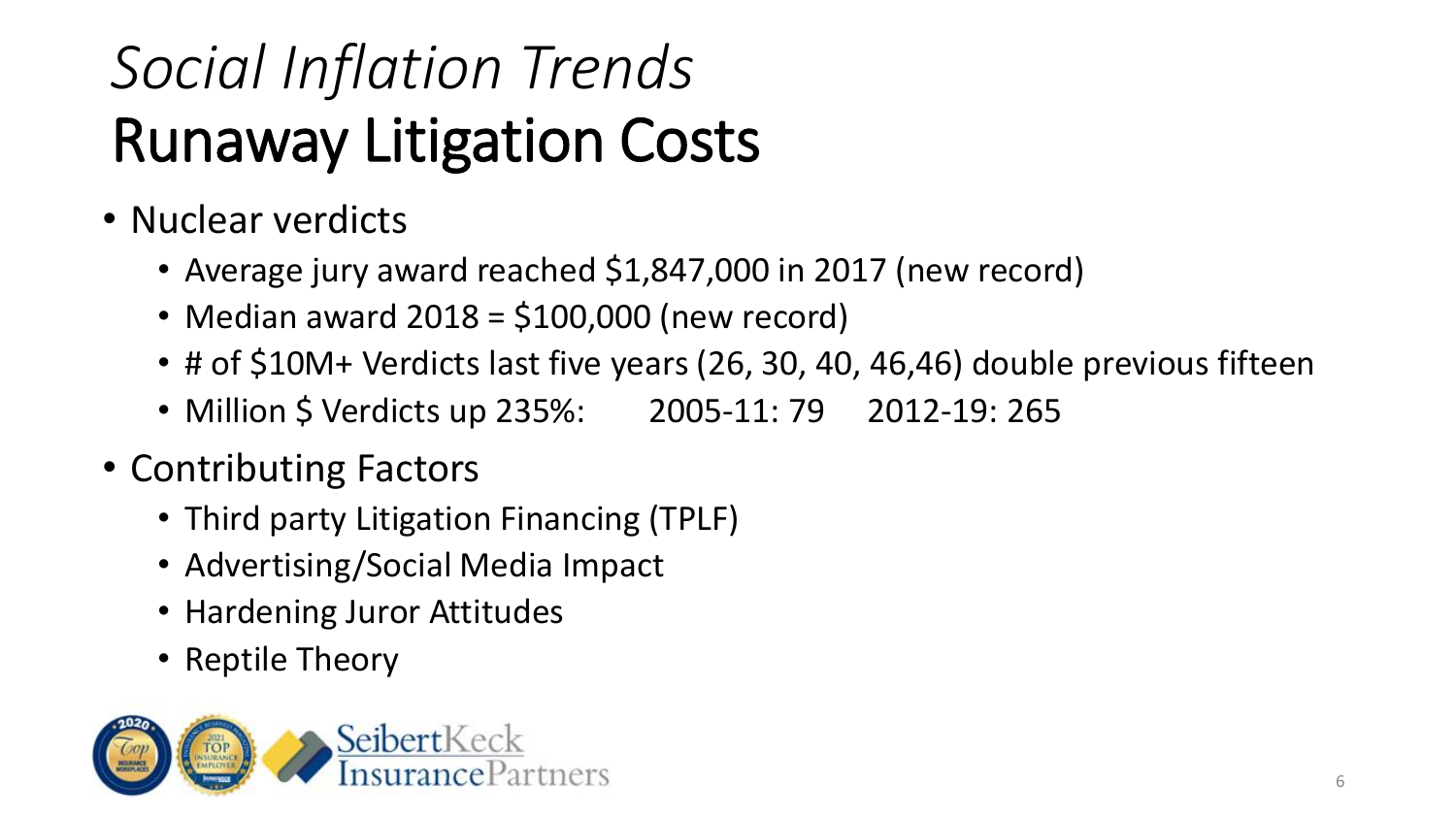## *Underwriting Trends Public Entity Market Disruption*

- May 2020
	- Paragon buys Argo SIR and GC Public Entity business
- September 2020
	- Intact buys renewal rights to BRIT's GC Public Entity business
- June 2021
	- Trident loses reinsurance support and shuts down Public Risk Solutions unit
- March 2022
	- Intact announces withdrawal from Public Entity market effective 4/1/22